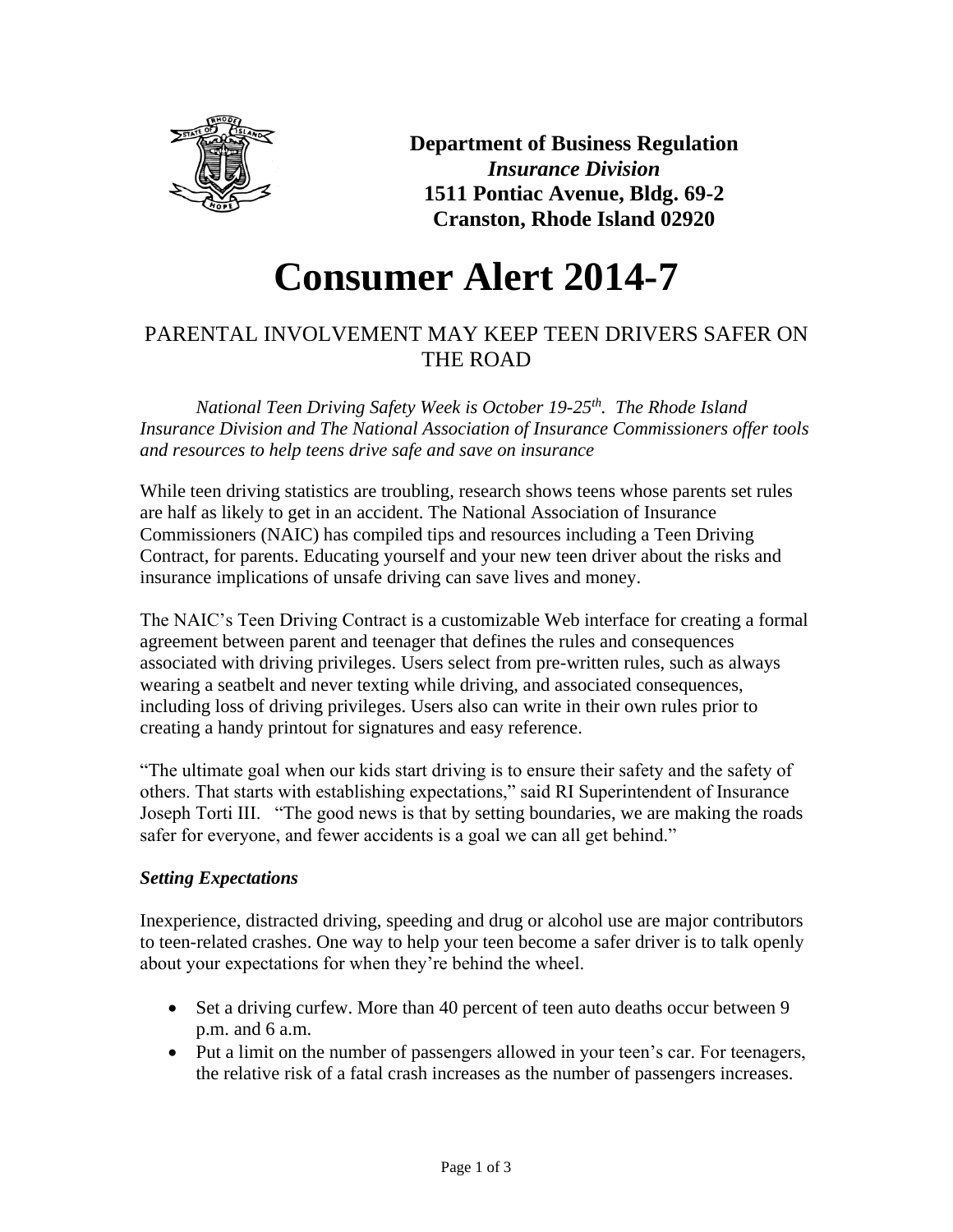- Make the cell phone off limits while driving. Talking and texting on a cell phone can double the likelihood of an accident.
- Encourage your teen to exercise his or her rights as a passenger. Only 44 percent of teens say they would speak up if someone were driving in a way that scared them.

Tyler Presnell, founder of the Tyler Presnell Foundation, knows firsthand the consequences of not speaking up. Since suffering life-threatening injuries at age 14 when a friend lost control of the car, Presnell has dedicated his life to raising awareness of what he calls "disrespectful driving." Presnell is partnering with the NAIC to help raise awareness about the importance of safe and respectful driving, especially among teens.

"Respect for driving and common courtesy on the road show you care not only about your life, but also the lives of others," said Presnell. "Individuals behind-the-wheel and passengers owe consideration to those around them."

These safety measures also may help save money on auto insurance because even minor fender-benders can drive up costs.

# *Keeping Costs Down*

- Encourage teen drivers to keep his or her driving records free of accidents and moving violations for at least three years. Many companies grant discounts to "safe drivers."
- Enroll new drivers in a defensive driving course. Some companies offer discounts for completion.
- Some companies may offer driver awareness programs, either online or with a smartphone app for young drivers. Ask your insurance agent or company if there is a discount for using these programs.
- Encourage teen drivers to keep their grades up. Many insurance companies offer discounts or preferred rates for teens at particular GPA levels.
- Ask your insurance company about an "accident forgiveness" clause that guarantees premiums will not increase after one minor accident.
- Consider a higher deductible and only allowing the teen to drive the family's oldest, least expensive car. The type of vehicle also will affect the policy premium. SUVs, convertibles and performance vehicles typically cost more to insure than other cars.

While education and preparation can help, accidents still happen. In the event of an auto accident, make sure everyone knows what steps to take to stay safe and protect their identity when exchanging information for a claim. The NAIC's free WreckCheck app (available at  $i$ Tunes<sup>®</sup> and  $Google$  Play<sup>®</sup>) guides users through what to do — and not do — after an accident. The app helps drivers collect necessary information on the spot, then immediately emails a report to your home and your insurance agent.